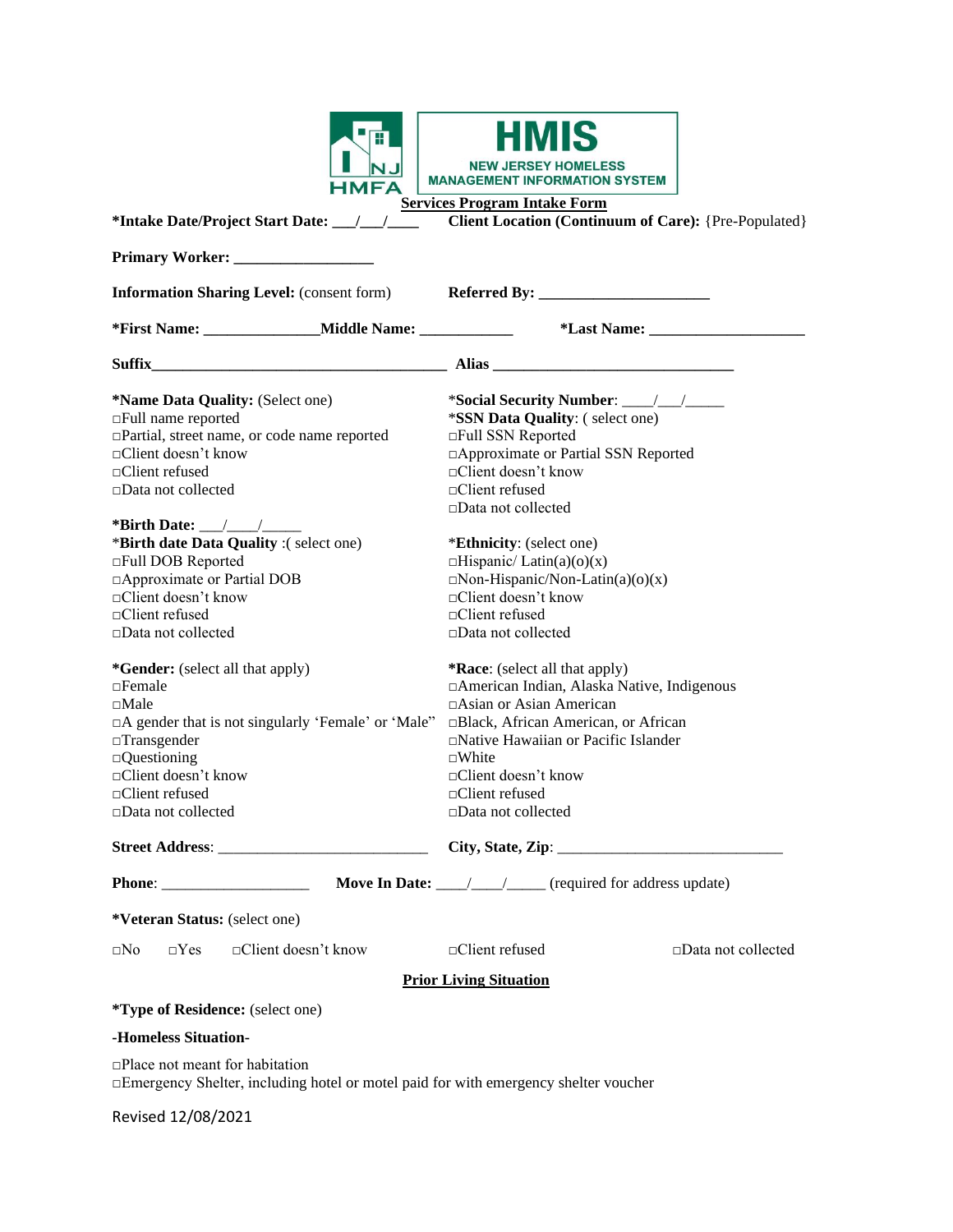## □Safe Haven **If a Homeless Situation is selected:**

| *Length of stay in prior living situation: (select one) |                                                   |  |  |  |  |
|---------------------------------------------------------|---------------------------------------------------|--|--|--|--|
| $\Box$ One night or less                                | $\square$ 90 days or more, but less than one year |  |  |  |  |
| $\square$ Two to six nights                             | $\Box$ One year or longer                         |  |  |  |  |
| $\square$ One week or more, but less than one month     | $\Box$ Client doesn't know                        |  |  |  |  |
| $\Box$ One month or more, but less than 90 day's        | $\Box$ Client refused                             |  |  |  |  |
| $\Box$ Data not collected                               |                                                   |  |  |  |  |
|                                                         |                                                   |  |  |  |  |

**\*(Regardless of where they stayed last night) Number of times the client has been on the streets, in ES, or SH in the past three years including today:** (select one)

□One Time □Two Times □Three Times □Four or more times □Client doesn't know □Client Refused □Data not collected

**\*Total number of months homeless on the street, in ES or SH in the past three years**: (select one)

□One month (this time is the first month)  $\Box 2$   $\Box 3$   $\Box 4$   $\Box 5$   $\Box 6$   $\Box 7$   $\Box 8$  $\Box$ 9  $\Box$ 10  $\Box$ 11  $\Box$ 12  $\Box$  More than 12 months  $\Box$ Client doesn't know  $\Box$ Client Refused □Data not collected

### **-Institutional Situation-**

□Foster care home or foster care group home  $\Box$ Hospital or other residential non-psychiatric medical facility □Jail, prison or juvenile detention facility □Long-term care facility or nursing home  $\Box$ Psychiatric Hospital or other psychiatric facility □Substance abuse treatment facility or detox center **If an Institutional Situation is selected:**

**\*Length of stay in prior living situation:** (select one)

| $\square$ 90 days or more, but less than one year                  |
|--------------------------------------------------------------------|
| $\Box$ One year or longer                                          |
| $\Box$ Client doesn't know                                         |
| $\Box$ Client refused                                              |
|                                                                    |
| *Did you stay less than 90 days: (select one) $\Box$ No $\Box$ Yes |
|                                                                    |

**\*(If yes to above) On the night before did you stay on the street, ES or SH?** (select one) □No □Yes

**\*(If yes to above) Approximate date homelessness started**: \_\_\_/\_\_\_/\_\_\_\_

**\*(Regardless of where they stayed last night) Number of times the client has been on the streets, in ES, or SH in the past three years including today:** (select one)

□One Time □Two Times □Three Times □Four or more times □Client doesn't know □Client Refused □Data not collected

**\*Total number of months homeless on the street, in ES or SH in the past three years**: (select one)

**□One month (this time is the first month)**  $\Box 2$   $\Box 3$   $\Box 4$   $\Box 5$   $\Box 6$   $\Box 7$   $\Box 8$ <br> $\Box 9$   $\Box 10$   $\Box 11$   $\Box 12$   $\Box$  More than 12 months  $\Box$  Client doesn't know  $\Box$  Client Refused  $\Box$ 9  $\Box$ 10  $\Box$ 11  $\Box$ 12  $\Box$  More than 12 months  $\Box$  Client doesn't know □Data not collected

# **-Transitional and Permanent Housing Situation-**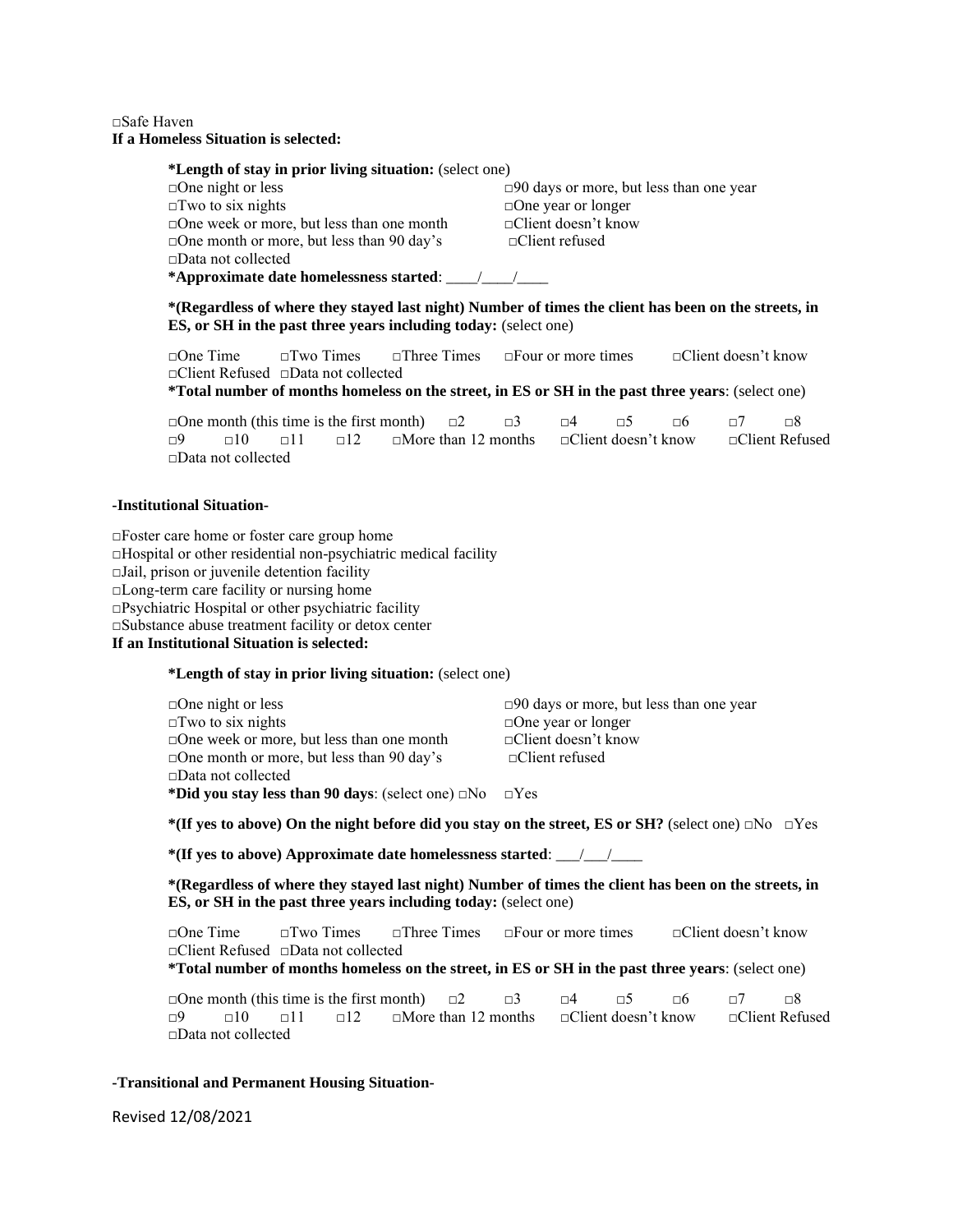□Residential project or halfway house with no homeless criteria □Hotel or motel paid for without emergency shelter voucher  $\Box$ Transitional housing for homeless persons (including homeless youth) □Host Home (non-crisis) □Staying or living in a friend's room, apartment or house □Staying or living in a family member's room, apartment or house □Rental by client, with GPD TIP subsidy □Rental by client, with VASH subsidy □Permanent housing (other than RRH) for formerly homeless persons □Rental by client, with RRH or equivalent subsidy □Rental by client, with HCV voucher (tenant or project based)  $\Box$ Rental by client in a public housing unit  $\Box$ Rental by client, no ongoing housing subsidy  $\Box$ Rental by client, with other ongoing housing subsidy □Owned by client, with ongoing housing subsidy  $\Box$ Owned by client, no ongoing housing subsidy **If a Transitional or Permanent Housing Situation is selected:**

**\*Length of stay in prior living situation:** (select one)

| $\Box$ One night or less                                           | $\square$ 90 days or more, but less than one year |
|--------------------------------------------------------------------|---------------------------------------------------|
| $\Box$ Two to six nights                                           | $\Box$ One year or longer                         |
| $\Box$ One week or more, but less than one month                   | $\Box$ Client doesn't know                        |
| $\Box$ One month or more, but less than 90 day's                   | $\Box$ Client refused                             |
| $\Box$ Data not collected                                          |                                                   |
| *Did you stay less than 90 days: (select one) $\Box$ No $\Box$ Yes |                                                   |

**\*(If yes to above) On the night before did you stay on the street, ES or SH?** (select one) □No □Yes

**\*(If yes to above) Approximate date homelessness started**: \_\_\_/\_\_\_/\_\_\_\_

**\*(Regardless of where they stayed last night) Number of times the client has been on the streets, in ES, or SH in the past three years including today:** (select one)

□One Time □Two Times □Three Times □Four or more times □Client doesn't know □Client Refused □Data not collected **\*Total number of months homeless on the street, in ES or SH in the past three years**: (select one)

□One month (this time is the first month)  $\Box 2$   $\Box 3$   $\Box 4$   $\Box 5$   $\Box 6$   $\Box 7$   $\Box 8$ □9 □10 □11 □12 □More than 12 months □Client doesn't know □Client Refused □Data not collected

#### **-Unknown Options-**

□Client doesn't know □Client refused □Data not collected **If an Unknown Option is selected:**

**\*Length of stay in prior living situation:** (select one)

□One night or less □90 days or more, but less than one year  $\square$ Two to six nights  $\square$ □One week or more, but less than one month □Client doesn't know □One month or more, but less than 90 day's □Client refused □Data not collected *Chronically Homeless (auto-calculated)*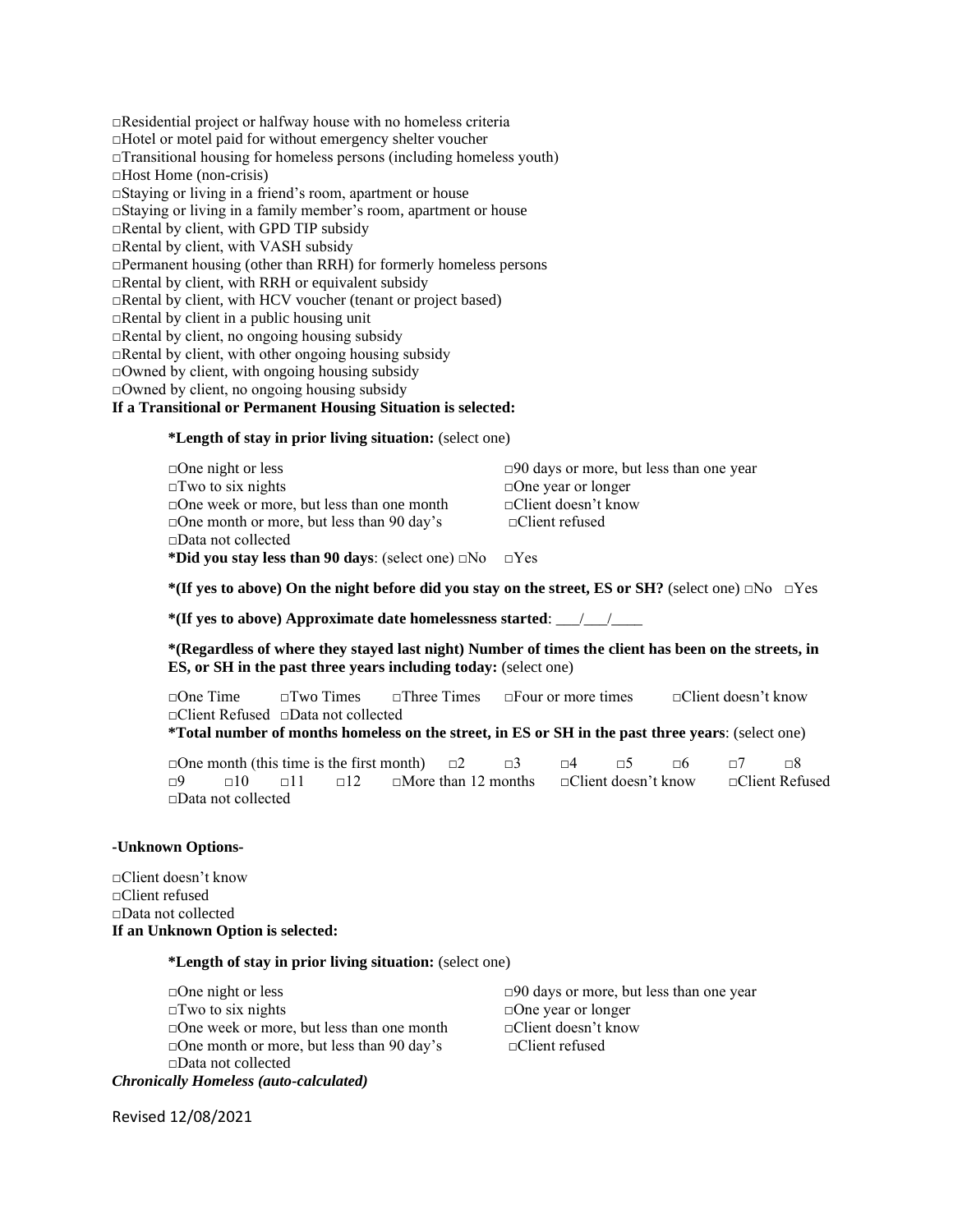**\*Income from any source**: □No □Yes □Client doesn't know □Client refused □Data not collected

#### **\*Monthly Income Sources: (select all that apply)**

□Earned Income \$\_\_\_\_\_\_

 $\square$ SSI: \$

□VA service-connected disability compensation \$\_\_\_\_\_\_\_

□Private disability insurance \$\_\_\_\_\_\_\_

 $\Box$ TANF \$

□Retirement income from SSA \$ \_\_\_\_\_\_\_

□Child Support \$\_\_\_\_\_\_\_

 $\Box$  Other \$

□Unemployment Insurance \$\_\_\_\_\_\_

 $\Box$ SSDI \$

□VA non-service-connected disability pension \$\_\_\_\_\_\_

□Worker's compensation \$\_\_\_\_\_\_

□General public assistance \$\_\_\_\_\_\_

□Pension or retirement income from a former job \$

□Alimony or other spousal support \$

**\*Non-Cash Benefits from any source:** (select one)

□No □Yes □Client doesn't know □Client refused □Data not collected

**\*Non-Cash Benefits**: (select all that apply)

□SNAP (Food Stamps) □Special Supplemental Nutrition Program for Women, Infants, & Children (WIC) □TANF Child Care services □TANF transportation services □Other TANF-funded services □Section 8, public housing, or other ongoing rental assistance □Temporary Rental Assistance □Other source: \_\_\_\_\_\_\_\_\_\_\_\_\_\_

**\*Covered by Health Insurance**: (select one; if answer is yes please complete below)

|                             | $\square$ No $\square$ Yes $\square$ Client doesn't know $\square$ Client refused |                            |            | $\square$ Data not collected |
|-----------------------------|-----------------------------------------------------------------------------------|----------------------------|------------|------------------------------|
| <b>MEDICAID</b> : $\Box$ No | $\neg Yes$                                                                        | <b>MEDICARE:</b> $\Box$ No |            | $\neg$ Yes                   |
|                             | <b>State Children's Health Insurance program:</b> $\Box$ No $\Box$ Yes            |                            |            |                              |
|                             | <b>Veterans Administrations (VA) Medical Services:</b> $\square$ No               |                            | $\Box$ Yes |                              |
|                             | <b>Employer-Provided Health Insurance:</b> $\Box$ No                              | $\neg$ Yes                 |            |                              |
|                             | <b>Health Insurance obtained through COBRA:</b> $\Box$ No $\Box$ Yes              |                            |            |                              |
| Revised 12/08/2021          |                                                                                   |                            |            |                              |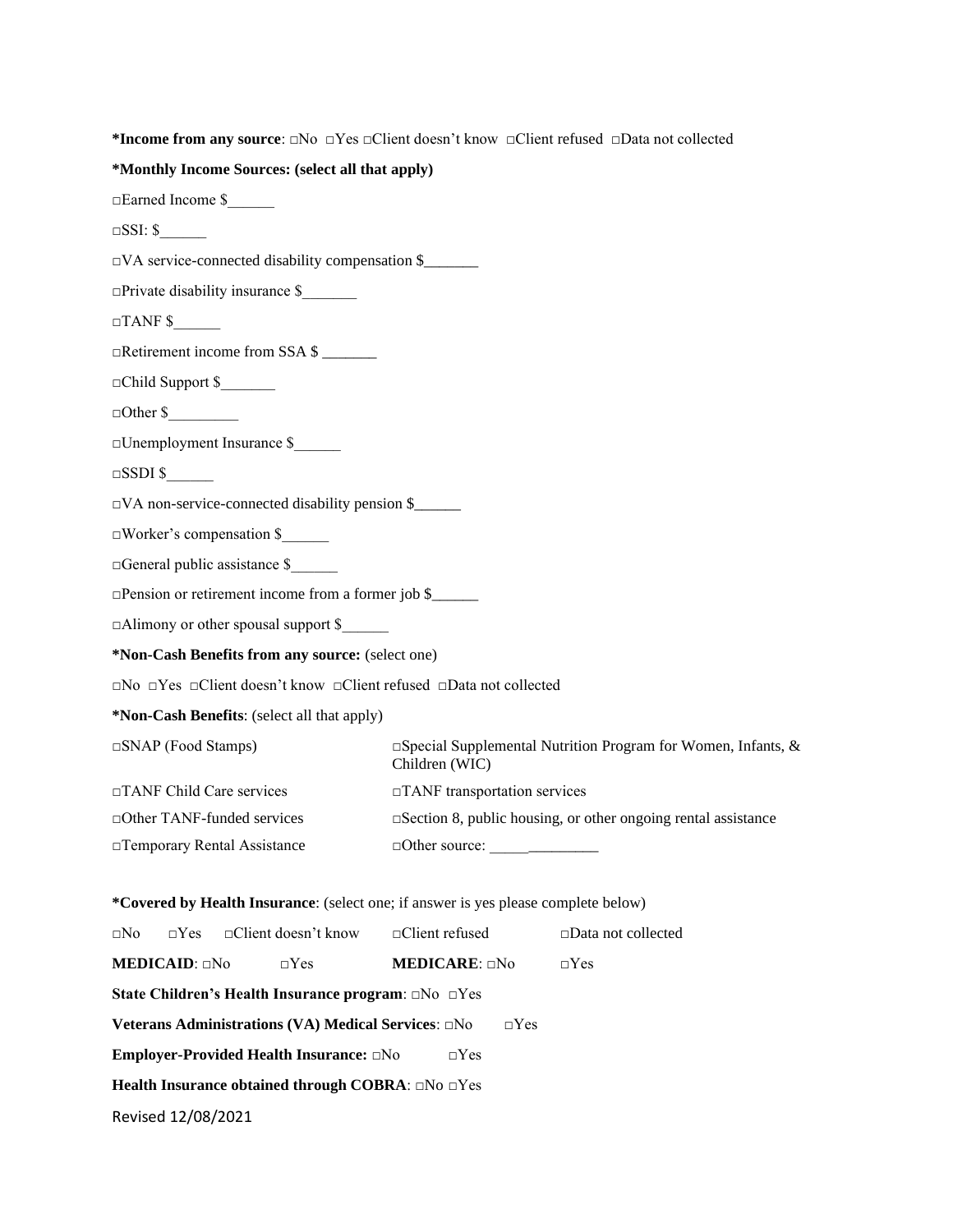|                     |                                    |            | Private Pay Health Insurance □ No                   | $\Box$ Yes |                                  |                 |                              |                                                                                                                                                         |             |
|---------------------|------------------------------------|------------|-----------------------------------------------------|------------|----------------------------------|-----------------|------------------------------|---------------------------------------------------------------------------------------------------------------------------------------------------------|-------------|
|                     |                                    |            | State Health Insurance for Adults: $\Box$ No        | $\Box$ Yes |                                  |                 |                              |                                                                                                                                                         |             |
|                     | Indian Health Insurance: DNo       |            | $\Box$ Yes                                          |            |                                  |                 |                              |                                                                                                                                                         |             |
| Other: $\square$ No |                                    |            | $\Box$ Yes – Please specify:                        |            |                                  |                 |                              |                                                                                                                                                         |             |
|                     |                                    |            |                                                     |            | <b>Special Needs</b>             |                 |                              |                                                                                                                                                         |             |
|                     | *Physical Disability: (select one) |            |                                                     |            |                                  |                 |                              |                                                                                                                                                         |             |
| ⊡No                 | $\Box$ Yes                         |            | □Client doesn't know                                |            | $\Box$ Client refused            |                 | $\Box$ Data not collected    |                                                                                                                                                         |             |
|                     | not collected                      |            | ability to live independently?: $\Box$ No           |            | $\Box$ Yes                       |                 | $\Box$ Client doesn't know   | (If yes to above) *Expected to be of long-continued and indefinite duration and substantially impairs<br>$\Box$ Client refused                          | $\Box$ Data |
|                     |                                    |            | *Developmental Disability: (select one)             |            |                                  |                 |                              |                                                                                                                                                         |             |
| ⊡No                 | $\neg Yes$                         |            | $\Box$ Client doesn't know                          |            | $\Box$ Client refused            |                 | $\square$ Data not collected |                                                                                                                                                         |             |
|                     |                                    |            | *Chronic Health Condition: (select one)             |            |                                  |                 |                              |                                                                                                                                                         |             |
| $\sqcap$ No         | $\neg Yes$                         |            | $\Box$ Client doesn't know                          |            | $\Box$ Client refused            |                 | $\Box$ Data not collected    |                                                                                                                                                         |             |
|                     | collected                          |            | ability to live independently? $\Box$ No $\Box$ Yes |            |                                  |                 |                              | (If yes to above) *Expected to be of long-continued and indefinite duration and substantially impairs<br>□Client doesn't know □Client refused □Data not |             |
|                     | *HIV/AIDS: (select one)            |            |                                                     |            |                                  |                 |                              |                                                                                                                                                         |             |
| ⊡No                 | $\Box$ Yes                         |            | □Client doesn't know                                |            | $\Box$ Client refused            |                 | $\square$ Data not collected |                                                                                                                                                         |             |
|                     |                                    |            | *Mental Health Disorder: (select one)               |            |                                  |                 |                              |                                                                                                                                                         |             |
| ⊡No                 | $\Box$ Yes                         |            | $\Box$ Client doesn't know                          |            | $\Box$ Client refused            |                 | $\square$ Data not collected |                                                                                                                                                         |             |
|                     |                                    |            | ability to live independently?                      |            |                                  |                 |                              | (If yes to above) *Expected to of long-continued and indefinite duration and substantially impairs                                                      |             |
|                     | $\square$ No                       | $\Box$ Yes | □Client doesn't know                                |            | $\Box$ Client refused            |                 |                              | □Data not collected                                                                                                                                     |             |
|                     |                                    |            | <i>*Substance Use Disorder: (select one)</i>        |            |                                  |                 |                              |                                                                                                                                                         |             |
| $\square$ No        |                                    |            | $\Box$ Alcohol Abuse $\Box$ Drug Abuse              |            | $\Box$ Both Alcohol & Drug Abuse |                 |                              | □Client doesn't know                                                                                                                                    |             |
|                     | □Client refused                    |            | □Data not collected                                 |            |                                  |                 |                              |                                                                                                                                                         |             |
|                     |                                    |            | ability to live independently?                      |            |                                  |                 |                              | (If yes to above) *Expected to of long-continued and indefinite duration and substantially impairs                                                      |             |
|                     | $\square$ No                       | $\Box$ Yes | $\Box$ Client doesn't know                          |            |                                  | □Client refused |                              | □Data not collected                                                                                                                                     |             |
|                     |                                    |            | Disabling Condition: (auto calculated)              |            |                                  |                 |                              |                                                                                                                                                         |             |
|                     |                                    |            |                                                     |            | <b>Domestic Violence</b>         |                 |                              |                                                                                                                                                         |             |
|                     |                                    |            |                                                     |            |                                  |                 |                              |                                                                                                                                                         |             |
|                     |                                    |            | *Domestic Violence Victim/Survivor: (select one)    |            |                                  |                 |                              |                                                                                                                                                         |             |
| $\square$ No        | $\Box$ Yes                         |            | □Client doesn't know                                |            | □Client refused                  |                 | $\square$ Data not collected |                                                                                                                                                         |             |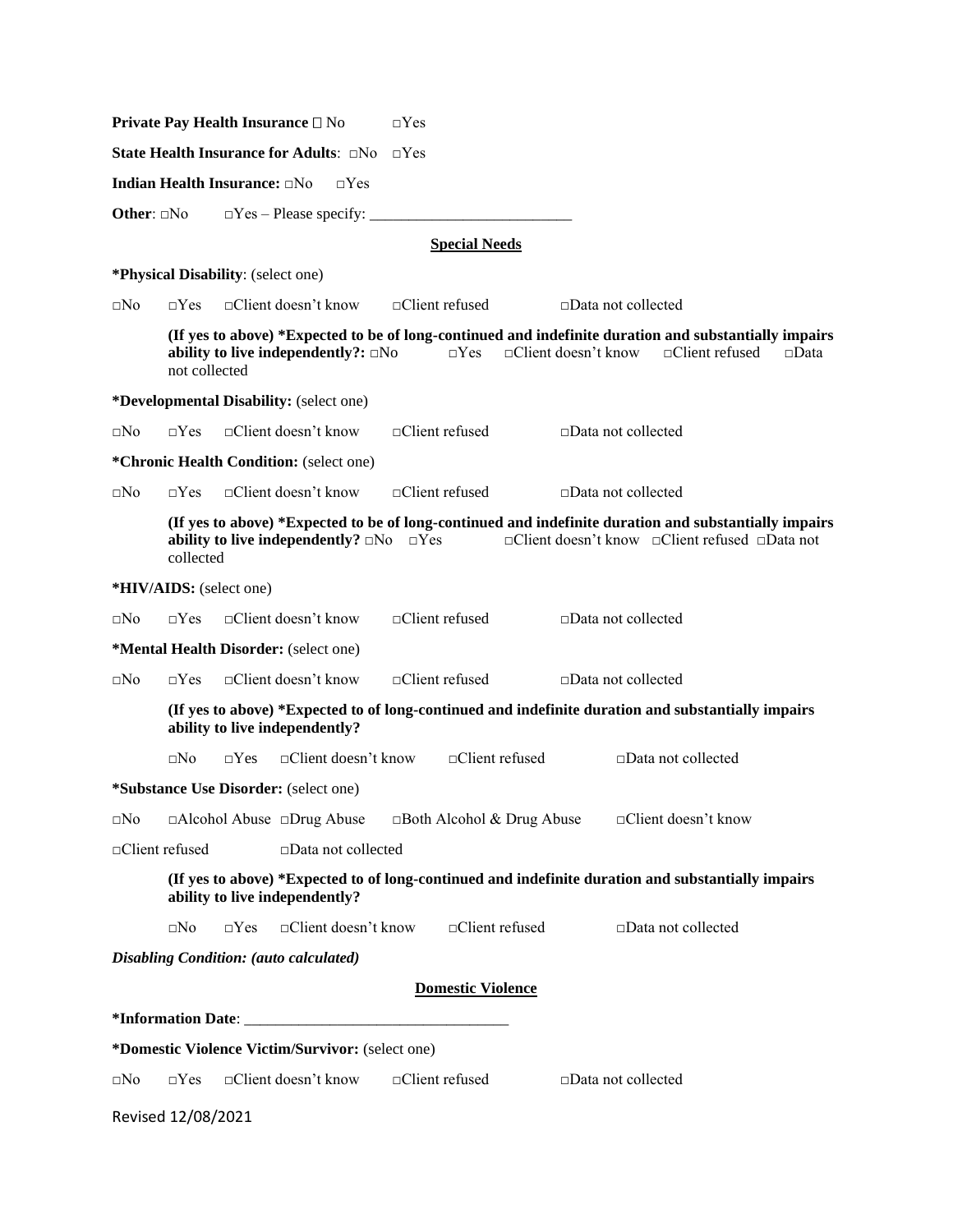#### **\*(If Yes) When experience occurred:** (select one)

| $\Box$ Within the past three months             | $\Box$ Client doesn't know   |                           |
|-------------------------------------------------|------------------------------|---------------------------|
| $\Box$ Three to six months ago                  | $\Box$ Client refused        |                           |
| $\Box$ From six to twelve months ago            | $\square$ Data not collected |                           |
| $\Box$ More than a year ago                     |                              |                           |
| *Are you currently fleeing? (select one)        |                              |                           |
| $\Box$ No $\Box$ Yes $\Box$ Client doesn't know | $\Box$ Client refused        | $\Box$ Data not collected |

# **Household Program Enrollment**

# **\*Individual/Family Type:**

□Individual Female □Two Parent Family – Youth □Individual Male Youth (<18) □Adult Couple w/o Children □Individual Female Youth (<18) □Household w/only Children □Single Parent Family – Male Head □Other household type **□Single Parent Family – Female Head** □Household member - adult □Single Parent Family – Youth Head □Household member – child  $\Box$ Single Parent Family – Youth Head

**Household Size \_\_\_\_\_\_\_\_\_\_\_\_**

□Two Parent Family – Adult

#### **Non-HMIS Data Elements**

| *Homeless Cause: (select one)                                                                                                                                                            |                                        |  |  |  |
|------------------------------------------------------------------------------------------------------------------------------------------------------------------------------------------|----------------------------------------|--|--|--|
| $\Box$ Benefits Loss/Reduction                                                                                                                                                           | $\Box$ Injury                          |  |  |  |
| $\Box$ Job Income Loss/Reduction                                                                                                                                                         | $\Box$ Domestic Violence               |  |  |  |
| $\Box$ Eviction                                                                                                                                                                          | $\Box$ Asked to leave shared residence |  |  |  |
| $\Box$ Relocation                                                                                                                                                                        | $\square$ Drug/Alcohol Abuse           |  |  |  |
| $\Box$ Release from prison/jail                                                                                                                                                          | $\Box$ Other                           |  |  |  |
| Release from Hospital                                                                                                                                                                    | $\Box$ Natural Disaster                |  |  |  |
| □Release from Psych. Facility                                                                                                                                                            | □Foreclosure – Rented Property         |  |  |  |
| $\Box$ Illness                                                                                                                                                                           | $\Box$ Foreclosure – Owned Property    |  |  |  |
| $\neg$ Unknown                                                                                                                                                                           | $\Box$ Not Homeless                    |  |  |  |
| $\Box$ Rent Increase/Insufficient Income                                                                                                                                                 | $\Box$ Mental Illness                  |  |  |  |
| □Household Breakup/Death in Household                                                                                                                                                    | $\square$ Substandard Housing          |  |  |  |
| <b>*Zip Code of Last Permanent Address:</b> ________ (enter five 9's if they don't know zip code)<br><b>Zip Code Data Quality:</b> (select one)<br>$\Box$ Full/Partial Zip Code Reported | $\Box$ Refused<br>$\Box$ Don't know    |  |  |  |
|                                                                                                                                                                                          |                                        |  |  |  |
| <i>*Current Student:</i> (select one)                                                                                                                                                    |                                        |  |  |  |
| $\Box$ Don't know<br>$\Box$ Refused<br>$\Box$ No<br>$\neg Yes$                                                                                                                           |                                        |  |  |  |
| *Received vocational training or apprenticeship certificate: (select one)                                                                                                                |                                        |  |  |  |
| $\Box$ Don't know<br>$\sqcap$ Refused<br>$\Box$ No<br>$\neg Yes$                                                                                                                         |                                        |  |  |  |
|                                                                                                                                                                                          | <b>Children's Education Questions</b>  |  |  |  |

**\*Education Enrollment Status:** (select one) □Yes □No □ Don't know □Refused

**If yes, was/is the child connected to the McKinney-Vento Homeless Assistance Act school liaison?**

(Select one)  $\Box$ Yes  $\Box$ No  $\Box$ Don't know  $\Box$ Refused